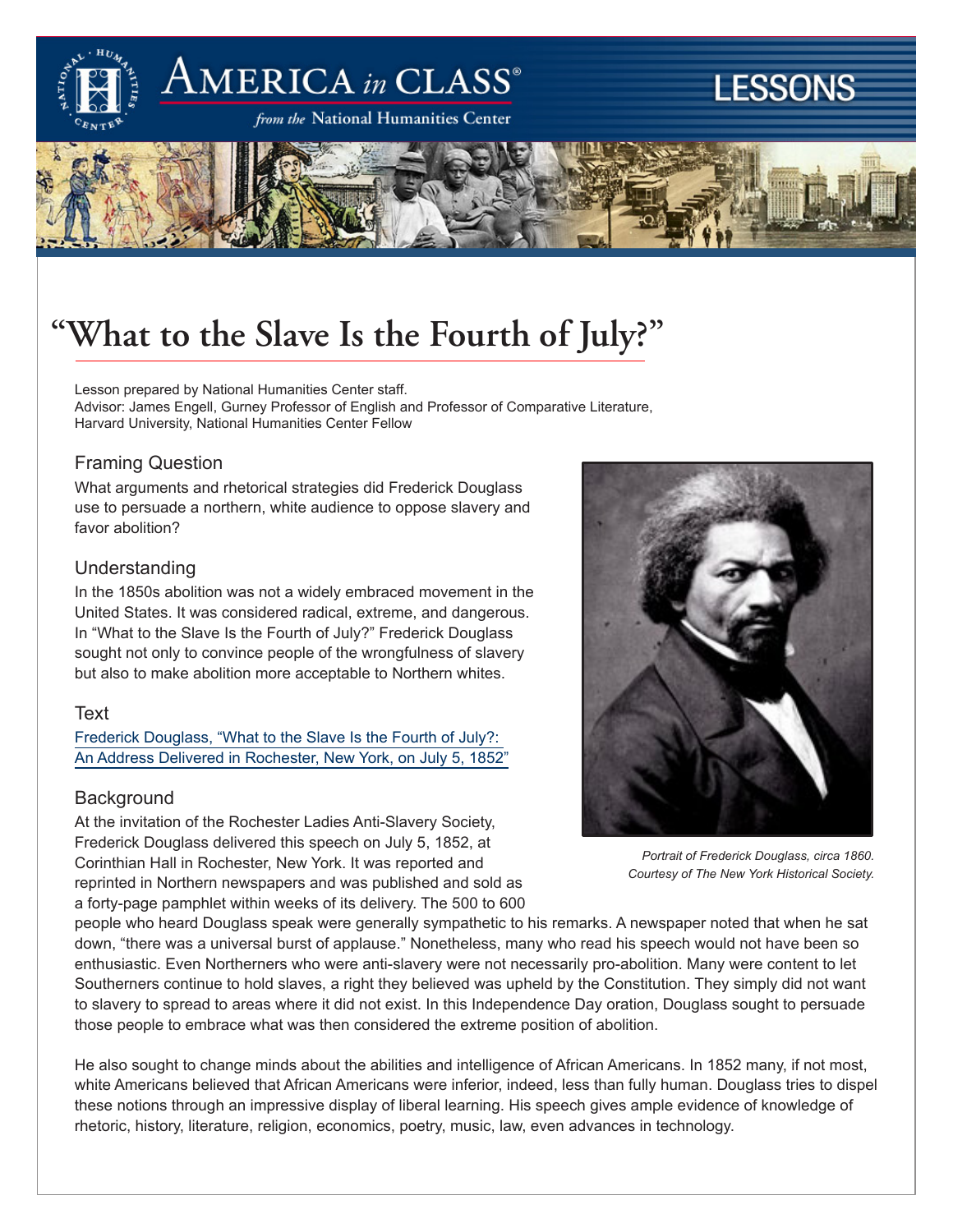## Note on the Text

We have divided the address into four sections according to the function of each one. This division follows the classic structure of argumentative writing:

- 1. paragraphs 1–3: introduction (*exordium*)
- 2. paragraphs 4–29: narrative or statement of fact (*narratio*)
- 3. paragraphs 30–70: arguments and counter-arguments (*confirmatio* and *refutatio*)
- 4. paragraph 71: conclusion (*peroratio*)

## **Contextualizing Questions**

- 1. What kind of text are we dealing with?
- 2. When was it written?
- 3. Who wrote it?
- 4. For what audience was it intended?
- 5. For what purpose was it written?

Below are eighteen paragraphs arranged for close reading through analytical questions that will enable you to explore rhetorical strategies and significant themes. Terms that appear in blue are defined in the glossary on the last page.

## Text Analysis

## **Introduction (***Exordium***): Paragraphs 1–3**

- 1. Mr. President, Friends and Fellow Citizens: He who could address this audience without a quailing sensation, has stronger nerves than I have. I do not remember ever to have appeared as a speaker before any assembly more shrinkingly, nor with greater distrust of my ability, than I do this day. A feeling has crept over me, quite unfavorable to the exercise of my limited powers of speech. The task before me is one which requires much previous thought and study for its proper performance. I know that apologies of this sort are generally considered flat and unmeaning. I trust, however, that mine will not be so considered. Should I seem at ease, my appearance would much misrepresent me. The little experience I have had in addressing public meetings, in country schoolhouses, avails me nothing on the present occasion.
- 2. The papers and placards say, that I am to deliver a 4th [of] July oration. This certainly sounds large, and out of the common way, for it is true that I have often had the privilege to speak in this beautiful Hall, and to address many who now honor me with their presence. But neither their familiar faces, nor the perfect gauge I think I have of Corinthian Hall, seems to free me from embarrassment.
- 3. The fact is, ladies and gentlemen, the distance between this platform and the slave plantation, from which I escaped, is considerable — and the difficulties to be overcome in getting from the latter to the former, are by no means slight. That I am here to-day is, to me, a matter of astonishment as well as of gratitude. You will not, therefore, be surprised, if in what I have to say, I evince no elaborate preparation, nor grace my speech with any high sounding exordium. With little experience and with less learning, I have been able to throw my thoughts hastily and imperfectly together; and trusting to your patient and generous indulgence, I will proceed to lay them before you.

## **Close Reading Questions, Paragraphs 1–3**

What are introductions supposed to do?

What does Douglass try to do in this introduction? Cite evidence from the text to support your answer.

Why does he say that "apologies of this sort are generally considered flat and unmeaning"?

The word "flat" often means level or smooth. In this context how is Douglass defining the word "flat"?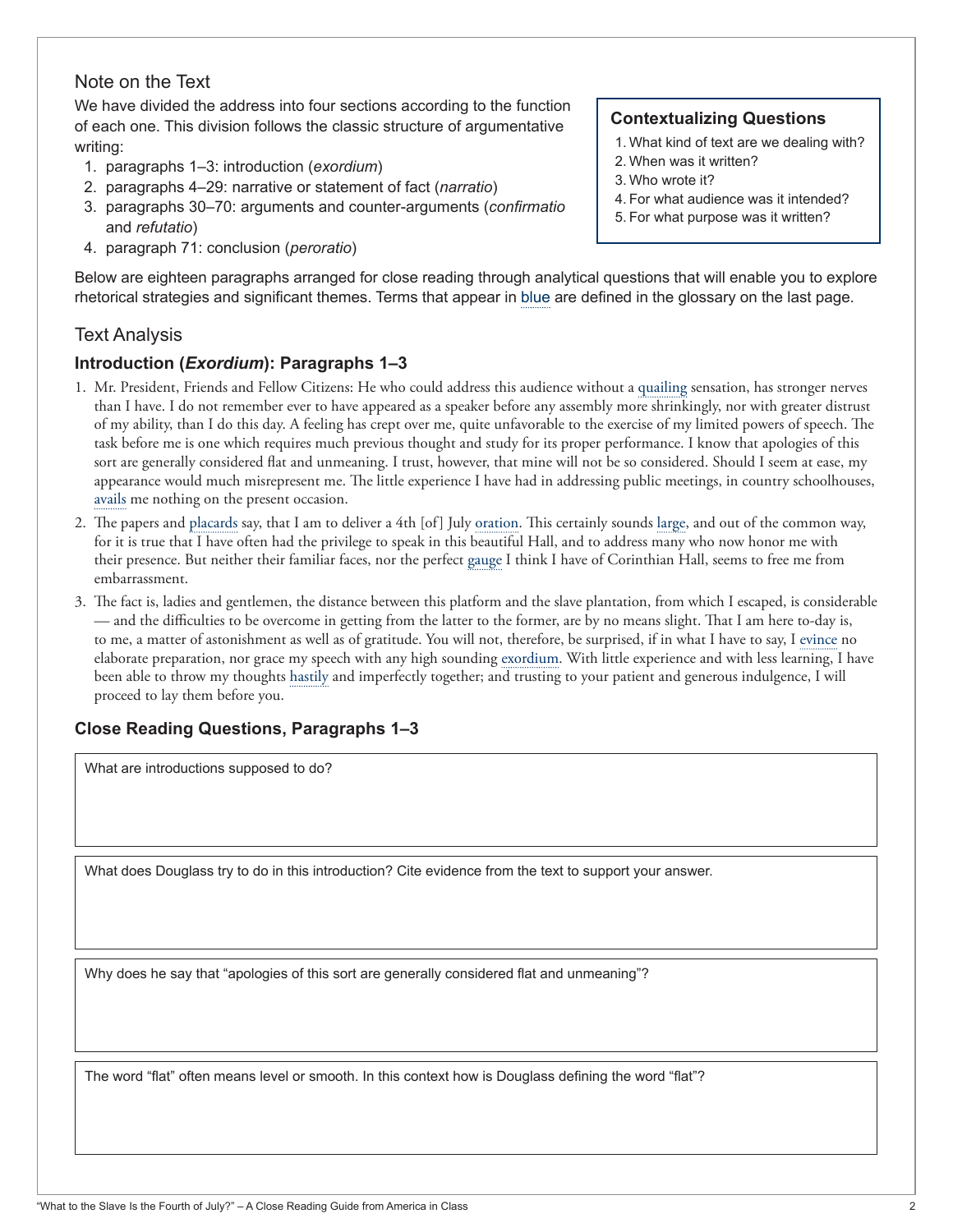Why would it be "out of the common way" for him to deliver a Fourth of July oration?

There are contradictions in Douglass's self-presentation. What are they? Cite specific instances of them in the text. How can you account for them?

What expectations do you think a white audience would have for a black speaker in 1852? How does Douglass address these expectations in his introduction?

#### **Narrative or Statement of Fact (***Narratio***): Paragraphs 4–29**

4. This, for the purpose of this celebration, is the 4th of July. It is the birthday of your National Independence, and of your political freedom. This, to you, is what the Passover was to the emancipated people of God. It carries your minds back to the day, and to the act of your great deliverance; and to the signs, and to the wonders, associated with that act, and that day. This celebration also marks the beginning of another year of your national life; and reminds you that the Republic of America is now 76 years old. I am glad, fellow-citizens, that your nation is so young. Seventy-six years, though a good old age for a man, is but a mere speck in the life of a nation. Three score years and ten is the allotted time for individual men; but nations number their years by thousands. According to this fact, you are, even now, only in the beginning of your national career, still lingering in the period of childhood. I repeat, I am glad this is so. There is hope in the thought, and hope is much needed, under the dark clouds which lower above the horizon. The eye of the reformer is met with angry flashes, portending disastrous times; but his heart may well beat lighter at the thought that America is young, and that she [America] is still in the impressible stage of her existence. May he not hope that high lessons of wisdom, of justice and of truth, will yet give direction to her destiny? Were the nation older, the patriot's heart might be sadder, and the reformer's brow heavier. Its future might be shrouded in gloom, and the hope of its prophets go out in sorrow. There is consolation in the thought that America is young. Great streams are not easily turned from channels, worn deep in the course of ages. They may sometimes rise in quiet and stately majesty, and inundate the land, refreshing and fertilizing the earth with their mysterious properties. They may also rise in wrath and fury, and bear away, on their angry waves, the accumulated wealth of years of toil and hardship. They, however, gradually flow back to the same old channel, and flow on as serenely as ever. But, while the river may not be turned aside, it may dry up, and leave nothing behind but the withered branch, and the unsightly rock, to howl in the abyss-sweeping wind, the sad tale of departed glory. As with rivers so with nations.

#### **Close Reading Questions, Paragraph 4**

What is the effect of Douglass's repetition of the words "your" and "you" in this paragraph and throughout the speech?

Why does Douglass feel hopeful about America's future? Cite evidence from the text to support your answer.

What is he suggesting in the "great streams" metaphor?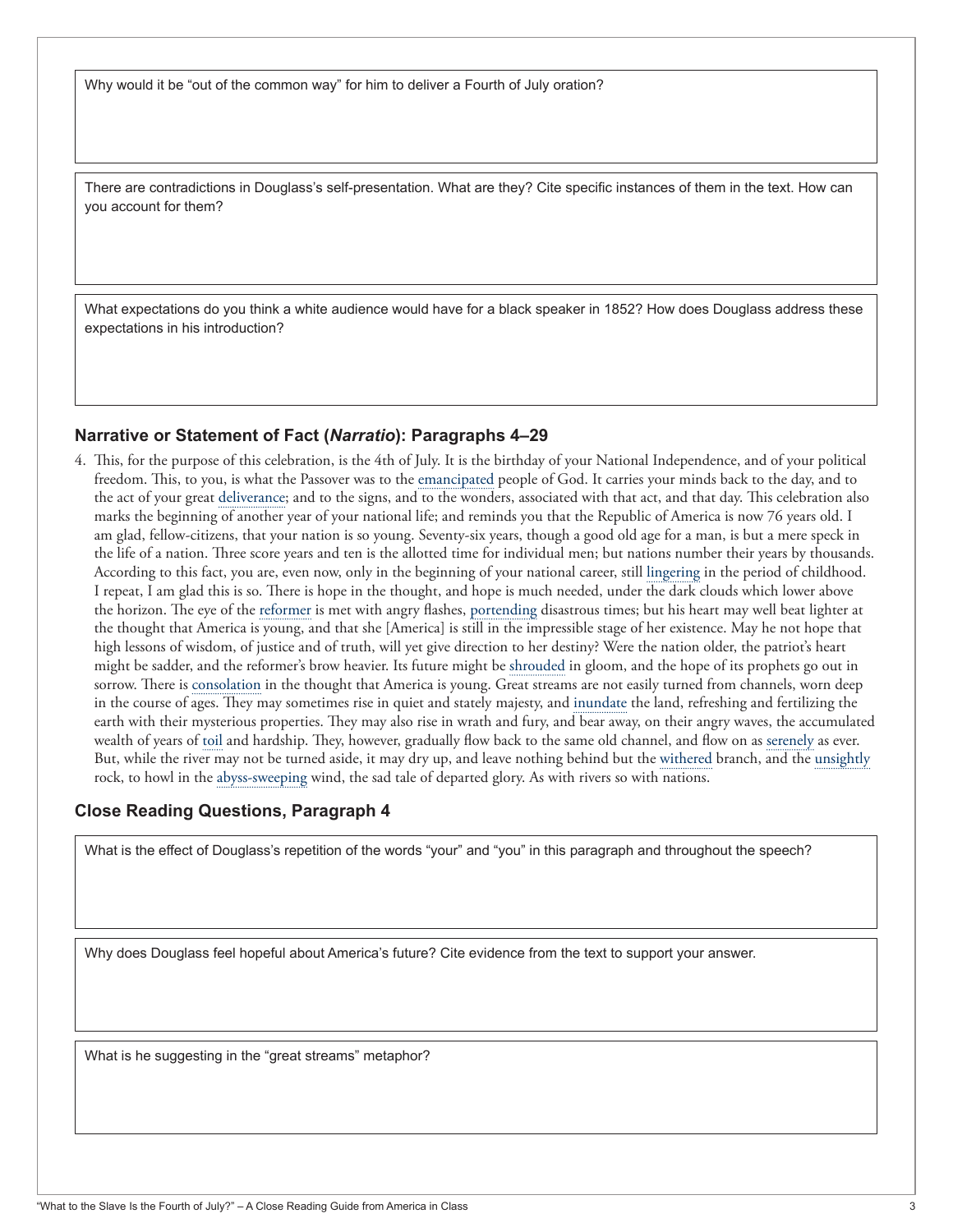In the sentence "Were the nation older, the patriot's heart might be sadder, and the reformer's brow heavier," why does Douglass equate the patriot and the reformer? Why would both groups be sadder if the nation were older?

…

6. But, your fathers, who had not adopted the fashionable idea of this day, of the infallibility of government, and the absolute character of its acts, presumed to differ from the home government in respect to the wisdom and the justice of some of those burdens and restraints [things the British government required and prevented]. They went so far in their excitement as to pronounce the measures of government unjust, unreasonable, and oppressive, and altogether such as ought not to be quietly submitted to. I scarcely need say, fellow-citizens, that my opinion of those measures fully accords with that of your fathers. Such a declaration of agreement on my part would not be worth much to anybody. It would, certainly, prove nothing, as to what part I might have taken, had I lived during the great controversy of 1776. To say now that America was right, and England wrong, is exceedingly easy. Everybody can say it; the dastard, not less than the noble brave, can flippantly descant on the tyranny of England towards the American Colonies. It is fashionable to do so; but there was a time when to pronounce against England, and in favor of the cause of the colonies, tried men's souls. They who did so were accounted in their day, plotters of mischief, agitators and rebels, dangerous men. To side with the right, against the wrong, with the weak against the strong, and with the oppressed against the oppressor! here lies the merit, and the one which, of all others, seems unfashionable in our day. The cause of liberty may be stabbed by the men who glory in the deeds of your fathers. But, to proceed.

## **Close Reading Questions, Paragraph 6**

#### **Activity: The "Fathers" and the Abolitionists**

[This online activity illuminates the context of Douglass's speech and provides background for](http://americainclass.org/wp-content/activities/Douglass-Activity1/multiscreen.html)  the comparison he is making. Use the browser's 'back' button to return to this worksheet.



According to Douglass, what did the "fathers" do? Cite specific language from the text. Does Douglass equate the patriot and the reformer? Why would both groups be sadder if the nation were older?

Why does Douglass assert his agreement with the actions of the "fathers"?

…

23. They were peace men; but they preferred revolution to peaceful submission to bondage. They were quiet men; but they did not shrink from agitating against oppression. They showed forbearance; but that they knew its limits. They believed in order; but not in the order of tyranny [government rule of absolute power]. With them, nothing was "settled" that was not right. With them, justice, liberty and humanity were "final;" not slavery and oppression. You may well cherish the memory of such men. They were great in their day and generation. Their solid manhood stands out the more as we contrast it with these degenerate times.

## **Close Reading Questions, Paragraph 23**

How would you characterize the structure of the first four sentences of this paragraph?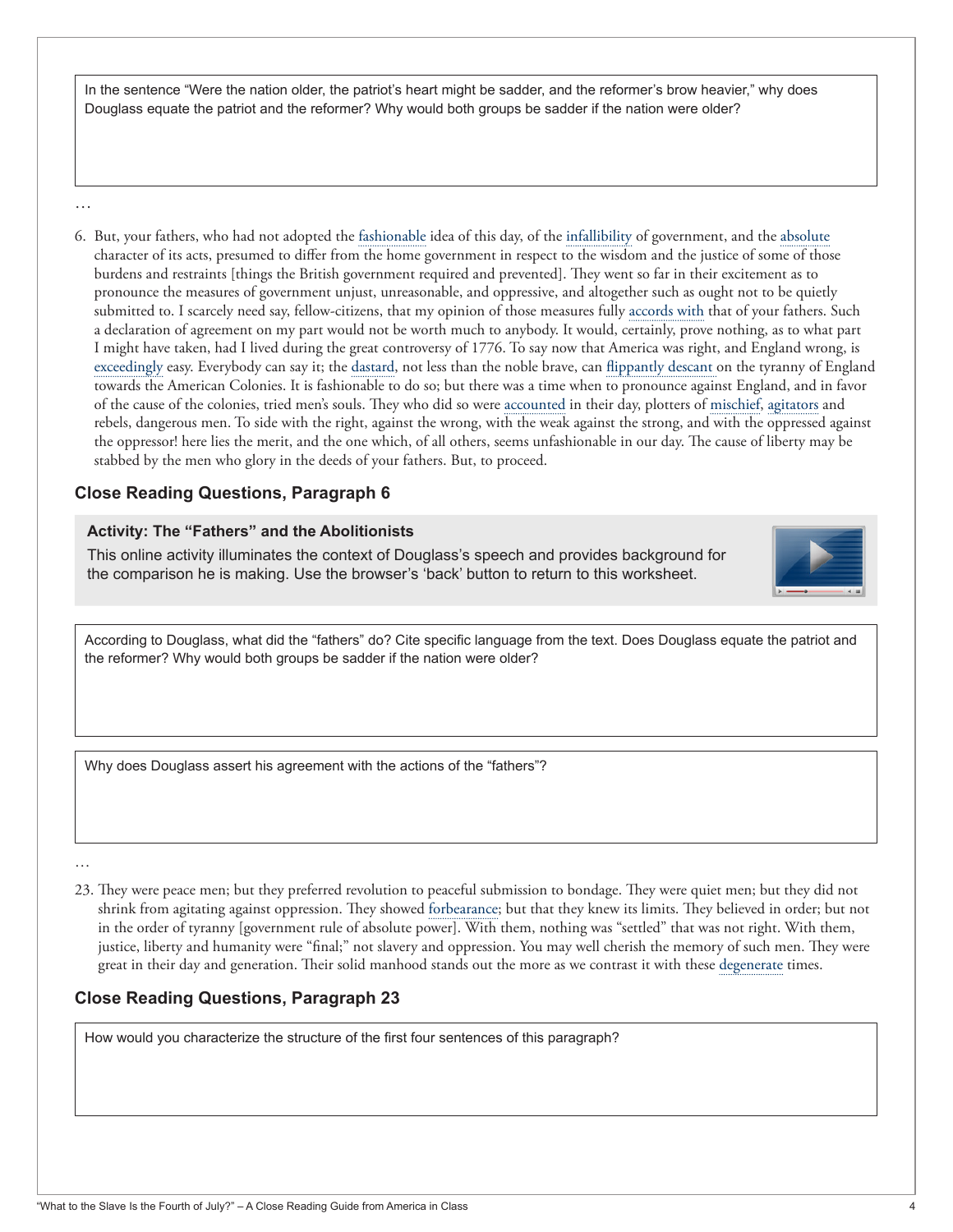How does the structure of those sentences reinforce the main idea of the paragraph?

What inference does Douglass want his audience to draw from his portrayal of the founders?

Often speakers and writers make their points as much by leaving things out as by putting things in. This strategy is known as the strategic silence. What has Douglass omitted in his portrayal of the fathers? Why would he choose to do so?

Do you think Douglass's omission weakens his argument?

#### **Arguments and Counter-Arguments (***Confirmatio* **and** *Refutatio***): Paragraphs 35–40**

35. Fellow-citizens; above your national, tumultuous joy, I hear the mournful wail of millions! whose chains, heavy and grievous yesterday, are, to-day, rendered more intolerable by the jubilee shouts that reach them. If I do forget, if I do not faithfully remember those bleeding children of sorrow this day, "may my right hand forget her cunning, and may my tongue cleave to the roof of my mouth!" To forget them, to pass lightly over their wrongs, and to chime in with the popular theme, would be treason most scandalous and shocking, and would make me a reproach before God and the world. My subject, then fellow-citizens, is AMERICAN SLAVERY. I shall see, this day, and its popular characteristics, from the slave's point of view. Standing, there, identified with the American bondman, making his wrongs mine, I do not hesitate to declare, with all my soul, that the character and conduct of this nation never looked blacker to me than on this 4th of July! Whether we turn to the declarations of the past, or to the professions of the present, the conduct of the nation seems equally hideous and revolting. America is false to the past, false to the present, and solemnly binds herself to be false to the future. Standing with God and the crushed and bleeding slave on this occasion, I will, in the name of humanity which is outraged, in the name of liberty which is fettered, in the name of the constitution and the Bible, which are disregarded and trampled upon, dare to call in question and to denounce, with all the emphasis I can command, everything that serves to perpetuate slavery-the great sin and shame of America! "I will not equivocate; I will not excuse;" I will use the severest language I can command; and yet not one word shall escape me that any man, whose judgment is not blinded by prejudice, or who is not at heart a slaveholder, shall not confess to be right and just.

#### **Close Reading Questions, Paragraph 35**

#### **Activity: Thesis Sentence and Supporting Evidence**

In paragraph 35 Douglass states the thesis of his address. This online activity explores his [thesis and the evidence he uses to support it. Use the browser's 'back' button to return to this](http://americainclass.org/wp-content/activities/Douglass-Activity2/multiscreen.html)  worksheet.



What point of view does Douglass announce in this paragraph?

36. But I fancy I hear some one of my audience say, it is just in this circumstance that you and your brother abolitionists fail to make a favorable impression on the public mind. Would you argue more, and denounce less, would you persuade more, and rebuke less, your cause would be much more likely to succeed. But, I submit, where all is plain there is nothing to be argued. What point in the anti-slavery creed would you have me argue? On what branch of the subject do the people of this country need light?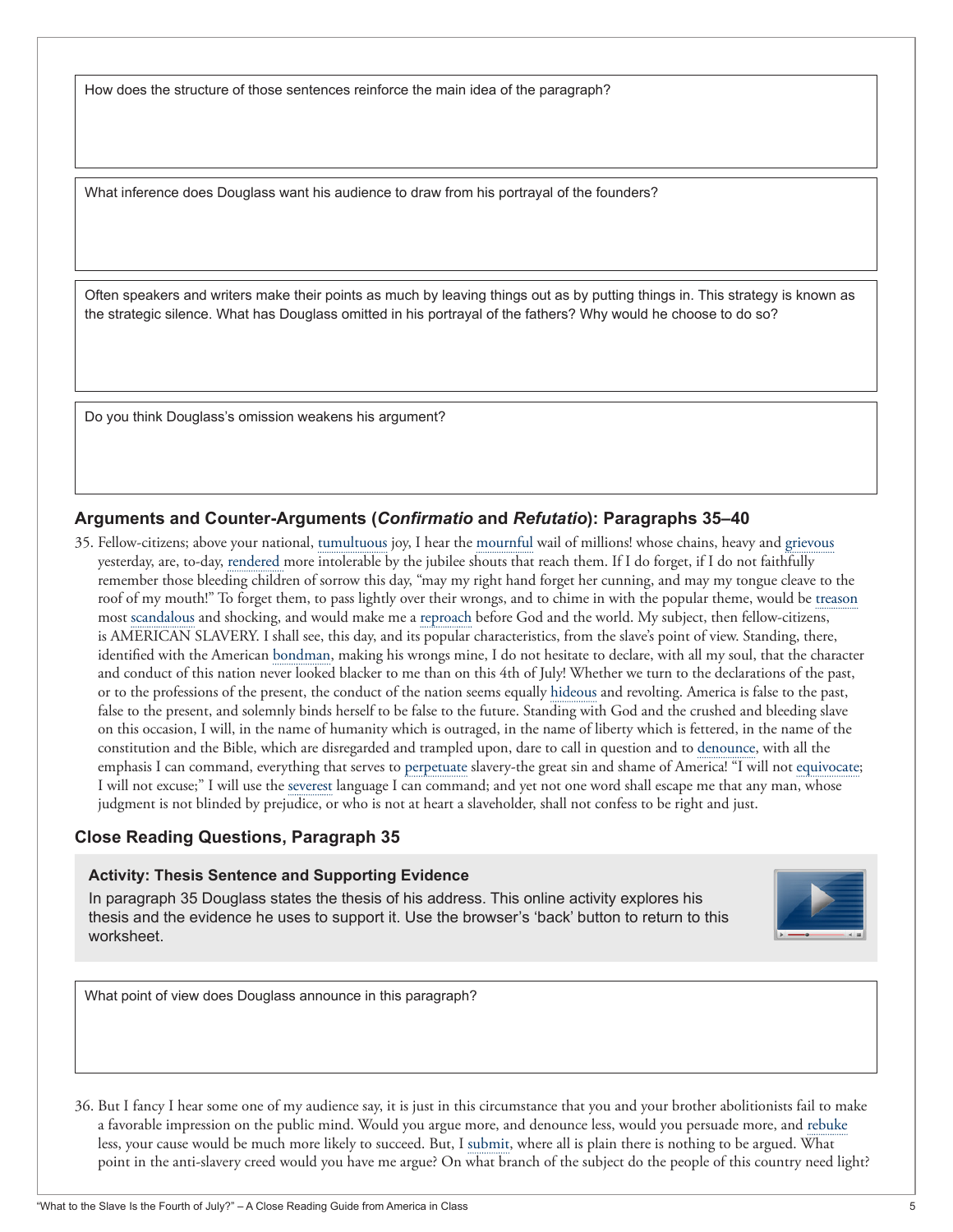Must I undertake to prove that the slave is a man? That point is conceded already. Nobody doubts it. The slaveholders themselves acknowledge it in the enactment of laws for their government. They acknowledge it when they punish disobedience on the part of the slave. There are seventy-two crimes in the State of Virginia, which, if committed by a black man, (no matter how ignorant he be), subject him to the punishment of death; while only two of the same crimes will subject a white man to the like punishment. What is this but the acknowledgement that the slave is a moral, intellectual and responsible being? The manhood of the slave is conceded. It is admitted in the fact that Southern statute books are covered with enactments forbidding, under severe fines and penalties, the teaching of the slave to read or to write. When you can point to any such laws, in reference to the beasts of the field, then I may consent to argue the manhood of the slave. When the dogs in your streets, when the fowls of the air, when the cattle on your hills, when the fish of the sea, and the reptiles that crawl, shall be unable to distinguish the slave from a brute, their will I argue with you that the slave is a man!

## **Close Reading Questions, Paragraph 36**

#### **Activity: Douglass's Use of Syllogistic Reasoning**

In paragraph 36 Douglass uses logic to show that slaves are human beings. Specifically, he [uses a syllogism. This activity explores syllogistic reasoning and the way Douglass employs it.](http://americainclass.org/wp-content/activities/Douglass-Activity3/multiscreen.html)  Use the browser's 'back' button to return to this worksheet.



37. For the present, it is enough to affirm the equal manhood of the Negro race. Is it not astonishing that, while we are ploughing, planting and reaping, using all kinds of mechanical tools, erecting houses, constructing bridges, building ships, working in metals of brass, iron, copper, silver and gold; that, while we are reading, writing and cyphering, acting as clerks, merchants and secretaries, having among us lawyers, doctors, ministers, poets, authors, editors, orators and teachers; that, while we are engaged in all manner of enterprises common to other men, digging gold in California, capturing the whale in the Pacific, feeding sheep and cattle on the hill-side, living, moving, acting, thinking, planning, living in families as husbands, wives and children, and, above all, confessing and worshipping the Christian's God, and looking hopefully for life and immortality beyond the grave, we are called upon to prove that we are men!

## **Close Reading Questions, Paragraph 37**

How does paragraph 37 relate to paragraph 36?

How does Douglass develop this paragraph?

…

39. What, am I to argue that it is wrong to make men brutes, to rob them of their liberty, to work them without wages, to keep them ignorant of their relations to their fellow men, to beat them with sticks, to flay their flesh with the lash, to load their limbs with irons, to hunt them with dogs, to sell them at auction, to sunder their families, to knock out their teeth, to burn their flesh, to starve them into obedience and submission to their masters? Must I argue that a system thus marked with blood, and stained with pollution, is wrong? No! I will not. I have better employments for my time and strength than such arguments would imply.

## **Close Reading Questions, Paragraph 39**

How does Douglass maintain the order and coherence of the first sentence of this paragraph?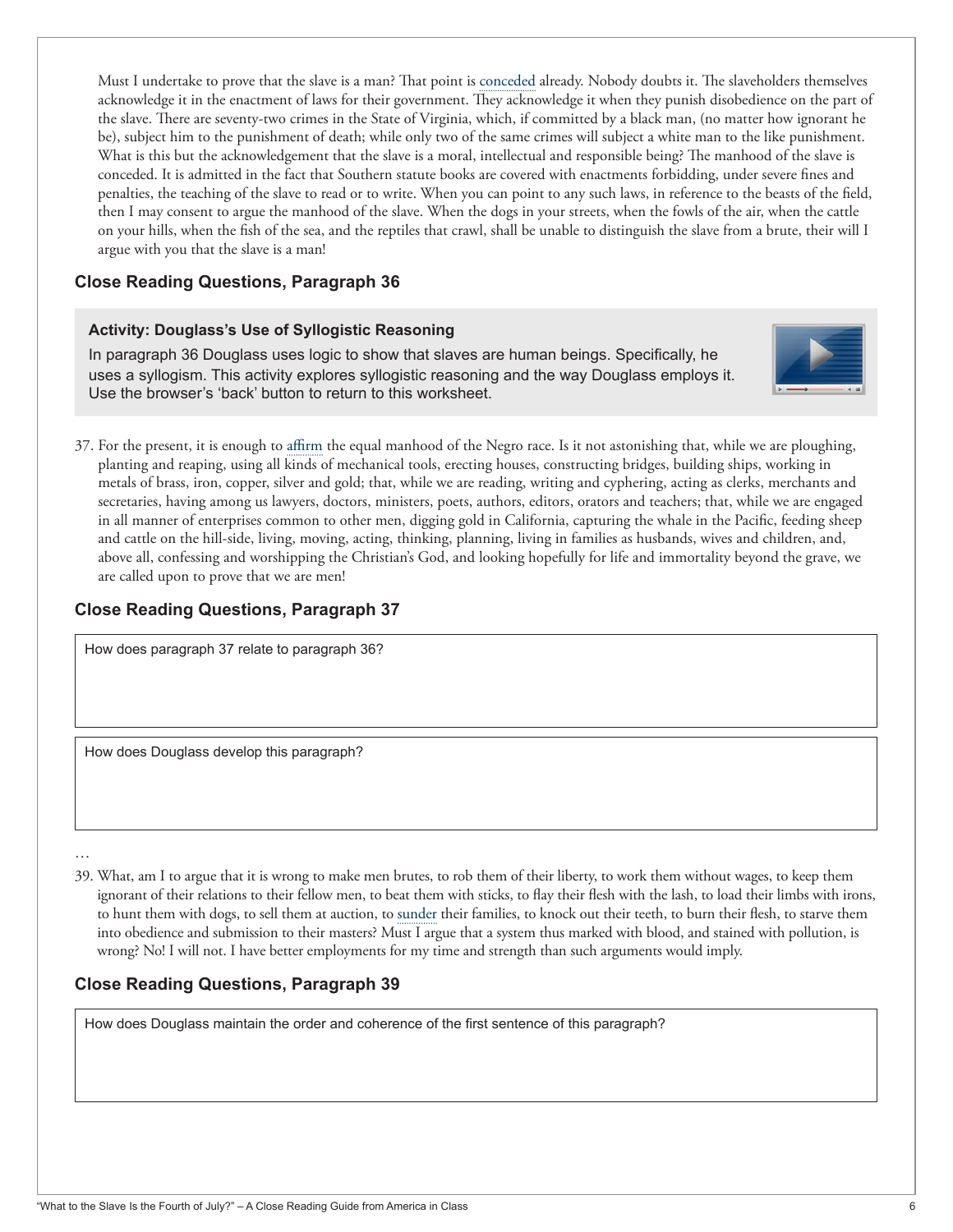What is the effect of the repetition of the infinitive phrases ("to make," "to rob," "to work", etc.) in the first sentence?

- 40. What, then, remains to be argued? Is it that slavery is not divine; that God did not establish it; that our doctors of divinity [preachers, ministers] are mistaken? There is blasphemy in the thought. That which is inhuman, cannot be divine! Who can reason on such a proposition? They that can, may; I cannot. The time for such argument is past.
- …
- 45. Behold the practical operation of this internal slave-trade, the American slave-trade, sustained by American politics and America religion. Here you will see men and women reared like swine for the market. You know what is a swine-drover [herder]? I will show you a man-drover. They inhabit all our Southern States. They perambulate the country, and crowd the highways of the nation, with droves of human stock. You will see one of these human flesh-jobbers [flesh-sellers], armed with pistol, whip and bowie-knife, driving a company of a hundred men, women, and children, from the Potomac to the slave market at New Orleans. These wretched people are to be sold singly, or in lots, to suit purchasers. They are food for the cotton-field, and the deadly sugarmill. Mark the sad procession, as it moves wearily along, and the inhuman wretch who drives them. Hear his savage yells and his blood-chilling oaths, as he hurries on his affrighted captives! There, see the old man, with locks thinned and gray. Cast one glance, if you please, upon that young mother, whose shoulders are bare to the scorching sun, her briny tears falling on the brow of the babe in her arms. See, too, that girl of thirteen, weeping, yes! weeping, as she thinks of the mother from whom she has been torn! The drove moves tardily. Heat and sorrow have nearly consumed their strength; suddenly you hear a quick snap, like the discharge of a rifle; the fetters clank, and the chain rattles simultaneously; your ears are saluted with a scream, that seems to have torn its way to the center of your soul! The crack you heard, was the sound of the slave-whip; the scream you heard, was from the woman you saw with the babe. Her speed had faltered under the weight of her child and her chains! that gash on her shoulder tells her to move on. Follow the drove to New Orleans. Attend the auction; see men examined like horses; see the forms of women rudely and brutally exposed to the shocking gaze of American slave-buyers. See this drove sold and separated forever; and never forget the deep, sad sobs that arose from that scattered multitude. Tell me citizens, WHERE, under the sun, you can witness a spectacle more fiendish and shocking. Yet this is but a glance at the American slave-trade, as it exists, at this moment, in the ruling part of the United States.

## **Close Reading Questions, Paragraph 45**

#### **Activity: The Emotional Appeal**

[In paragraph 45 Douglass argues from emotion. This online activity explores the emotional appeal](http://americainclass.org/wp-content/activities/Douglass-Activity4/multiscreen.html)  and how Douglass employs it. Use the browser's 'back' button to return to this worksheet.



- 46. I was born amid such sights and scenes. To me the American slave-trade is a terrible reality. When a child, my soul was often pierced with a sense of its horrors. I lived on Philpot Street, Fell's Point, Baltimore, and have watched from the wharves, the slave ships in the Basin, anchored from the shore, with their cargoes of human flesh, waiting for favorable winds to waft them down the Chesapeake. There was, at that time, a grand slave mart kept at the head of Pratt Street, by Austin Woldfolk. His agents were sent into every town and county in Maryland, announcing their arrival, through the papers, and on flaming "hand-bills," headed CASH FOR NEGROES. These men were generally well dressed men, and very captivating in their manners. Ever ready to drink, to treat, and to gamble. The fate of many a slave has depended upon the turn of a single card; and many a child has been snatched from the arms of its mother by bargains arranged in a state of brutal drunkenness.
- 47. The flesh-mongers gather up their victims by dozens, and drive them, chained, to the general depot at Baltimore. When a sufficient number have been collected here, a ship is chartered, for the purpose of conveying the forlorn crew to Mobile, or to New Orleans. From the slave prison to the ship, they are usually driven in the darkness of night; for since the antislavery agitation, a certain caution is observed.
- 48. In the deep still darkness of midnight, I have been often aroused by the dead heavy footsteps, and the piteous cries of the chained gangs that passed our door. The anguish of my boyish heart was intense; and I was often consoled, when speaking to my mistress in the morning, to hear her say that the custom was very wicked; that she hated to hear the rattle of the chains, and the heartrending cries. I was glad to find one who sympathized with me in my horror.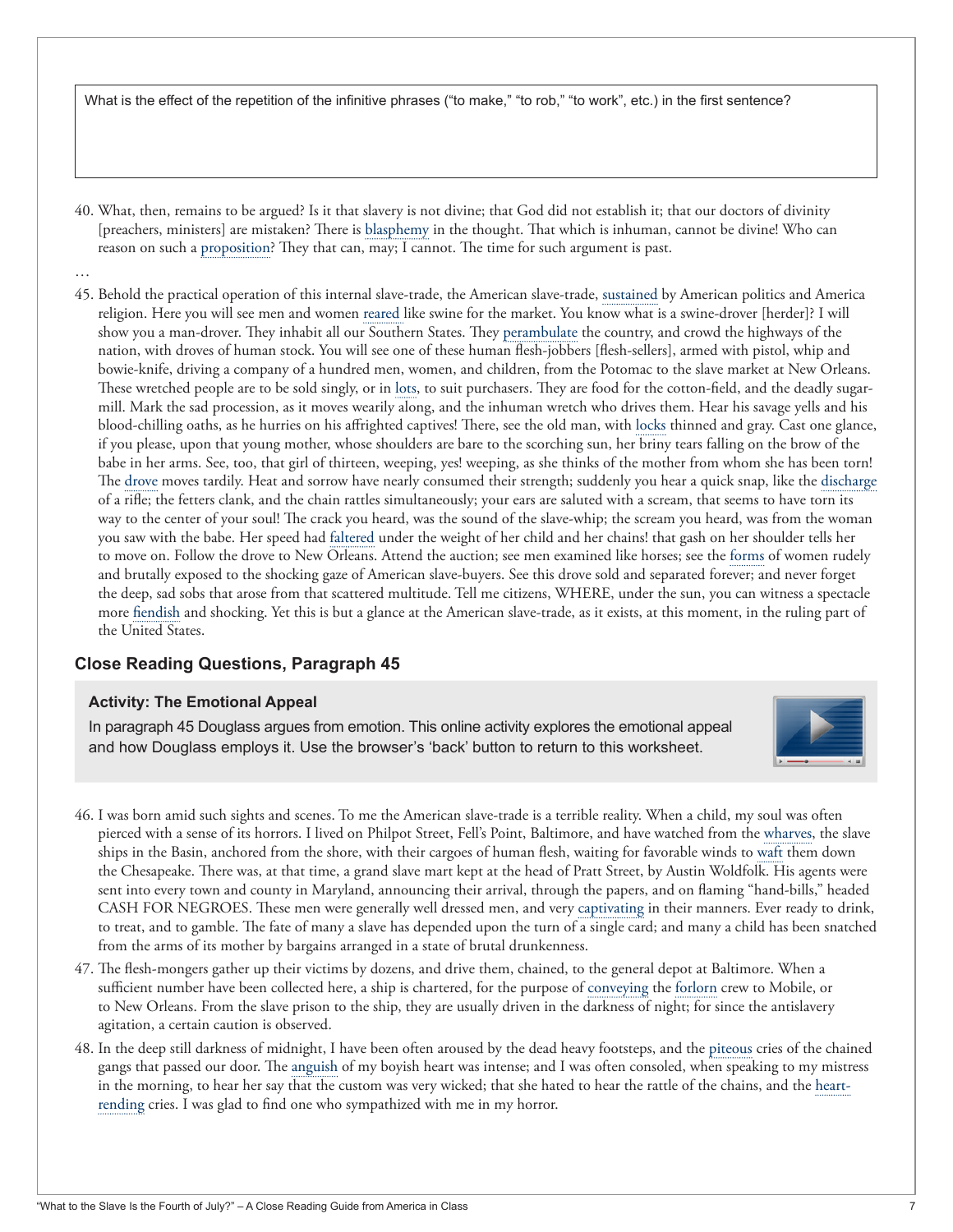## **Close Reading Questions, Paragraphs 46–48**

What strategy of argument does Douglass employ in this section of his speech?

…

63. Americans! your republican politics, not less than your republican religion, are flagrantly inconsistent. You boast of your love of liberty, your superior civilization, and your pure Christianity, while the whole political power of the nation (as embodied in the two great political parties), is solemnly pledged to support and perpetuate the enslavement of three millions of your countrymen. You hurl your anathemas at the crowned headed tyrants of Russia and Austria, and pride yourselves on your Democratic institutions, while you yourselves consent to be the mere tools and bodyguards of the tyrants of Virginia and Carolina. You invite to your shores fugitives of oppression from abroad, honor them with banquets, greet them with ovations, cheer them, toast them, salute them, protect them, and pour out your money to them like water; but the fugitives from your own land you advertise, hunt, arrest, shoot and kill. You glory in your refinement and your universal education yet you maintain a system as barbarous and dreadful as ever stained the character of a nation — a system begun in avarice, supported in pride, and perpetuated in cruelty. You shed tears over fallen Hungary, and make the sad story of her wrongs the theme of your poets, statesmen and orators, till your gallant sons are ready to fly to arms to vindicate her [Hungary's] cause against her oppressors; but, in regard to the ten thousand wrongs of the American slave, you would enforce the strictest silence, and would hail him as an enemy of the nation who dares to make those wrongs the subject of public discourse! You are all on fire at the mention of liberty for France or for Ireland; but are as cold as an iceberg at the thought of liberty for the enslaved of America. You discourse eloquently on the dignity of labor; yet, you sustain a system which, in its very essence, casts a stigma upon labor. You can bare your bosom to the storm of British artillery to throw off a threepenny tax on tea; and yet wring the last hard-earned farthing [a coin formerly used in Great Britain] from the grasp of the black laborers of your country. You profess to believe "that, of one blood, God made all nations of men to dwell on the face of all the earth," and hath commanded all men, everywhere to love one another; yet you notoriously hate, (and glory in your hatred), all men whose skins are not colored like your own. You declare, before the world, and are understood by the world to declare, that you "hold these truths to be self evident, that all men are created equal; and are endowed by their Creator with certain inalienable rights; and that, among these are, life, liberty, and the pursuit of happiness;" and yet, you hold securely, in a bondage which, according to your own Thomas Jefferson, "is worse than ages of that which your fathers rose in rebellion to oppose," a seventh part of the inhabitants of your country.

## **Close Reading Questions, Paragraph 63**

How does this paragraph relate to the overall thesis of the speech?

What is the thesis of this paragraph?

How does Douglass's sentence structure reflect the thesis of the paragraph?

…

68. Fellow-citizens! there is no matter in respect to which, the people of the North have allowed themselves to be so ruinously imposed upon, as that of the pro-slavery character of the Constitution. In that instrument I hold there is neither warrant, license, nor sanction of the hateful thing; but, interpreted as it ought to be interpreted, the Constitution is a GLORIOUS LIBERTY DOCUMENT. Read its preamble, consider its purposes. Is slavery among them? Is it at the gateway [the preamble]? or is it in the temple [the body of the Constitution]? It is neither. While I do not intend to argue this question on the present occasion, let me ask, if it be not somewhat singular that, if the Constitution were intended to be, by its framers and adopters, a slave-holding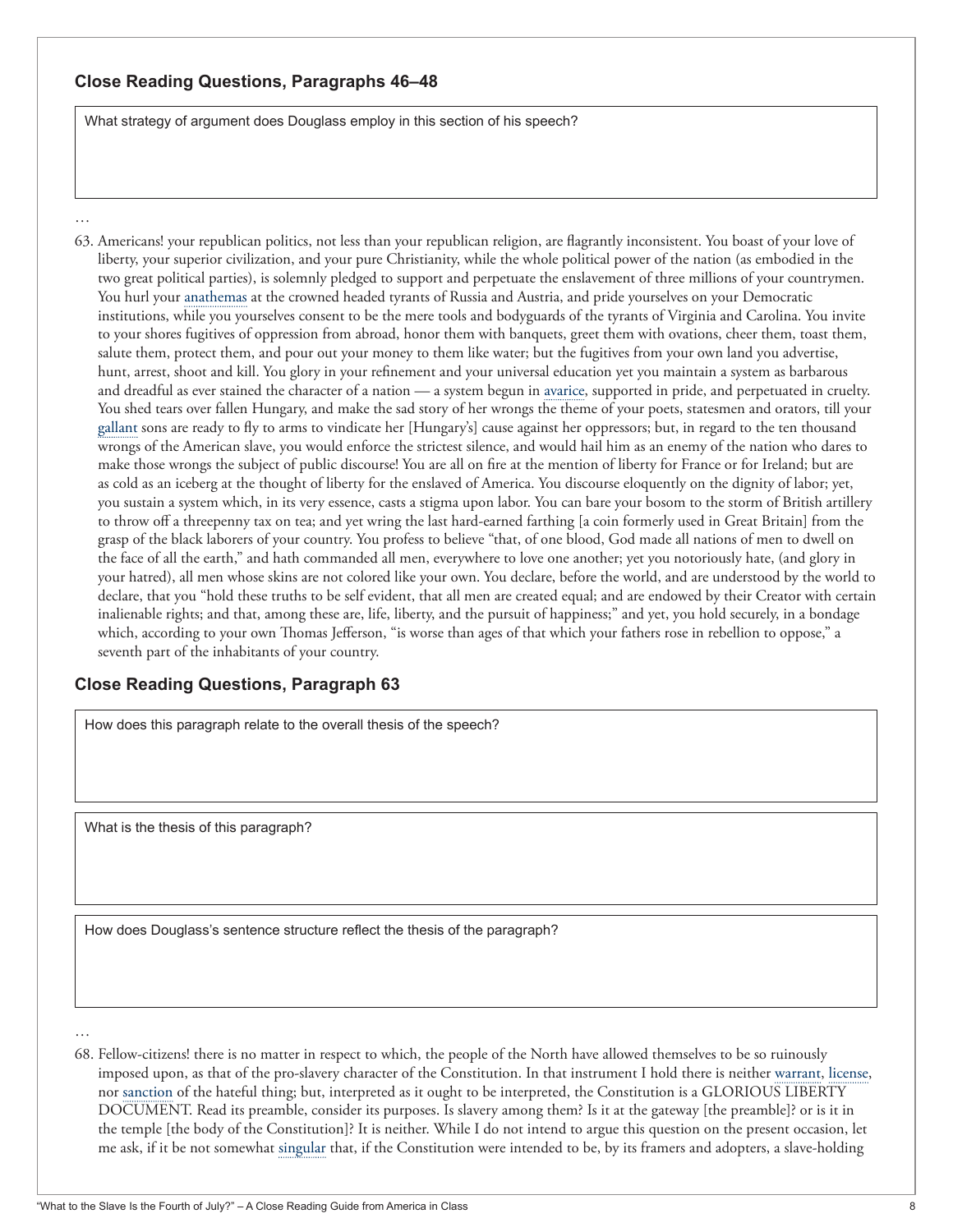instrument, why neither slavery, slaveholding, nor slave can anywhere be found in it. What would be thought of an instrument [legal agreement, in this case a deed], drawn up, legally drawn up, for the purpose of entitling [giving ownership to] the city of Rochester to a tract [piece] of land, in which no mention of land was made? Now, there are certain rules of interpretation, for the proper understanding of all legal instruments. These rules are well established. They are plain, common-sense rules, such as you and I, and all of us, can understand and apply, without having passed years in the study of law. I scout the idea that the question of the constitutionality or unconstitutionality of slavery is not a question for the people. I hold that every American citizen has a right to form an opinion of the constitution, and to propagate that opinion, and to use all honorable means to make his opinion the prevailing one. Without this right, the liberty of an American citizen would be as insecure as that of a Frenchman. Ex-Vice-President Dallas tells us that the constitution is an object to which no American mind can be too attentive, and no American heart too devoted. He further says, the constitution, in its words, is plain and intelligible, and is meant for the home-bred, unsophisticated understandings of our fellow-citizens. Senator Berrien tells us that the Constitution is the fundamental law, that which controls all others. The charter of our liberties, which every citizen has a personal interest in understanding thoroughly. The testimony of Senator Breese, Lewis Cass, and many others that might be named, who are everywhere esteemed as sound lawyers, so regard the constitution. I take it, therefore, that it is not presumption in a private citizen to form an opinion of that instrument.

#### **Close Reading Questions, Paragraph 68**

#### **Activity: Argument by Analogy**

…

[In paragraph 68, Douglass introduces another tool of persuasion, argument by analogy, which](http://americainclass.org/wp-content/activities/Douglass-Activity5/multiscreen.html)  is explored in this online activity. Use the browser's 'back' button to return to this worksheet.



## **Conclusion (***Peroratio***), Paragraph 71**

71. Allow me to say, in conclusion, notwithstanding the dark picture I have this day presented of the state of the nation, I do not despair of this country. There are forces in operation, which must inevitably work the downfall of slavery. "The arm of the Lord is not shortened," and the doom of slavery is certain. I, therefore, leave off where I began, with hope. While drawing encouragement from the Declaration of Independence, the great principles it contains, and the genius of American Institutions, my spirit is also cheered by the obvious tendencies of the age. Nations do not now stand in the same relation to each other that they did ages ago. No nation can now shut itself up from the surrounding world, and trot round in the same old path of its fathers without interference. The time was when such could be done. Long established customs of hurtful character could formerly fence themselves in, and do their evil work with social impunity. Knowledge was then confined and enjoyed by the privileged few, and the multitude walked on in mental darkness. But a change has now come over the affairs of mankind. Walled cities and empires have become unfashionable. The arm of commerce has borne away the gates of the strong city. Intelligence is penetrating the darkest corners of the globe. It makes its pathway over and under the sea, as well as on the earth. Wind, steam, and lightning are its chartered agents. Oceans no longer divide, but link nations together. From Boston to London is now a holiday excursion. Space is comparatively annihilated. Thoughts expressed on one side of the Atlantic are, distinctly heard on the other. The far off and almost fabulous Pacific rolls in grandeur at our feet. The Celestial Empire, the mystery of ages, is being solved. The fiat of the Almighty, "Let there be Light," has not yet spent its force. No abuse, no outrage whether in taste, sport or avarice, can now hide itself from the all-pervading light. The iron shoe, and crippled foot of China must be seen, in contrast with nature. Africa must rise and put on her yet unwoven garment. "Ethiopia shall stretch out her hand unto God." In the fervent aspirations of William Lloyd Garrison, I say, and let every heart join in saying it:

God speed the year of jubilee The wide world o'er! When from their galling chains set free, Th' oppressed shall vilely bend the knee, And wear the yoke of tyranny Like brutes, no more:— That year will come, and Freedom's reign, To man his plundered rights again Restore. God speed the day when human blood Shall cease to flow! In every clime be understood, The claims of human brotherhood, And each return for evil, good—

Not blow for blow:-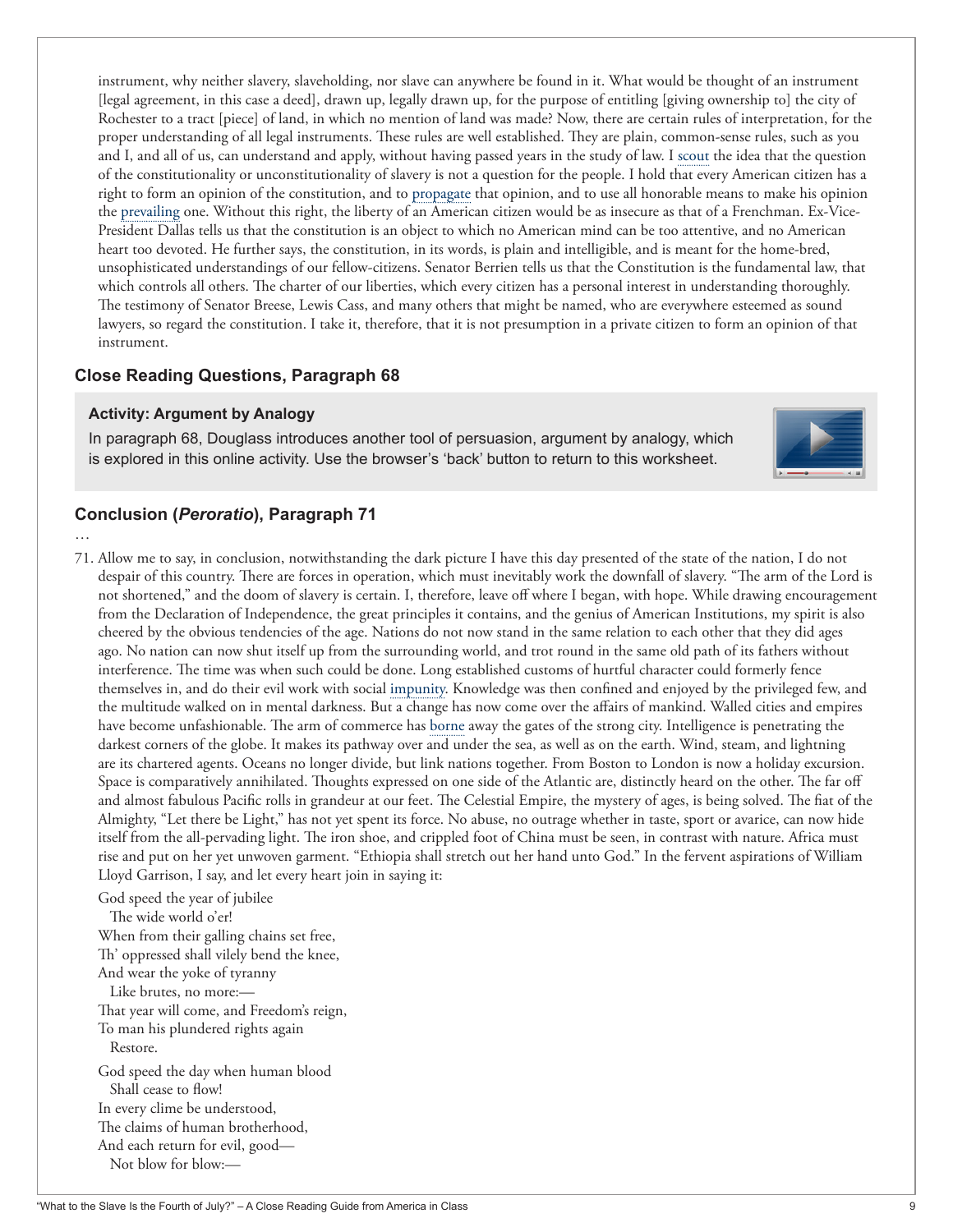That day will come, all feuds to end, And change into a faithful friend Each foe. God speed the hour, the glorious hour, When none on earth Shall exercise a lordly power, Nor in a tyrant's presence cower; But all to Manhood's stature tower, By equal birth!— That hour will come, to each, to all, And from his prison-house the thrall Go forth. Until that year, day, hour arrive, With head and heart and hand I'll strive, To break the rod, and rend the gyve,— The spoiler of his prey deprive,— So witness Heaven! And never from my chosen post, Whate'er the peril or the cost, Be driven.

## **Close Reading Questions, Paragraph 71**

What are conclusions supposed to do?

Why is it important for Douglass to tell his listeners that he does "not despair of this country"?

On what does Douglass base the hope he expresses in this paragraph?